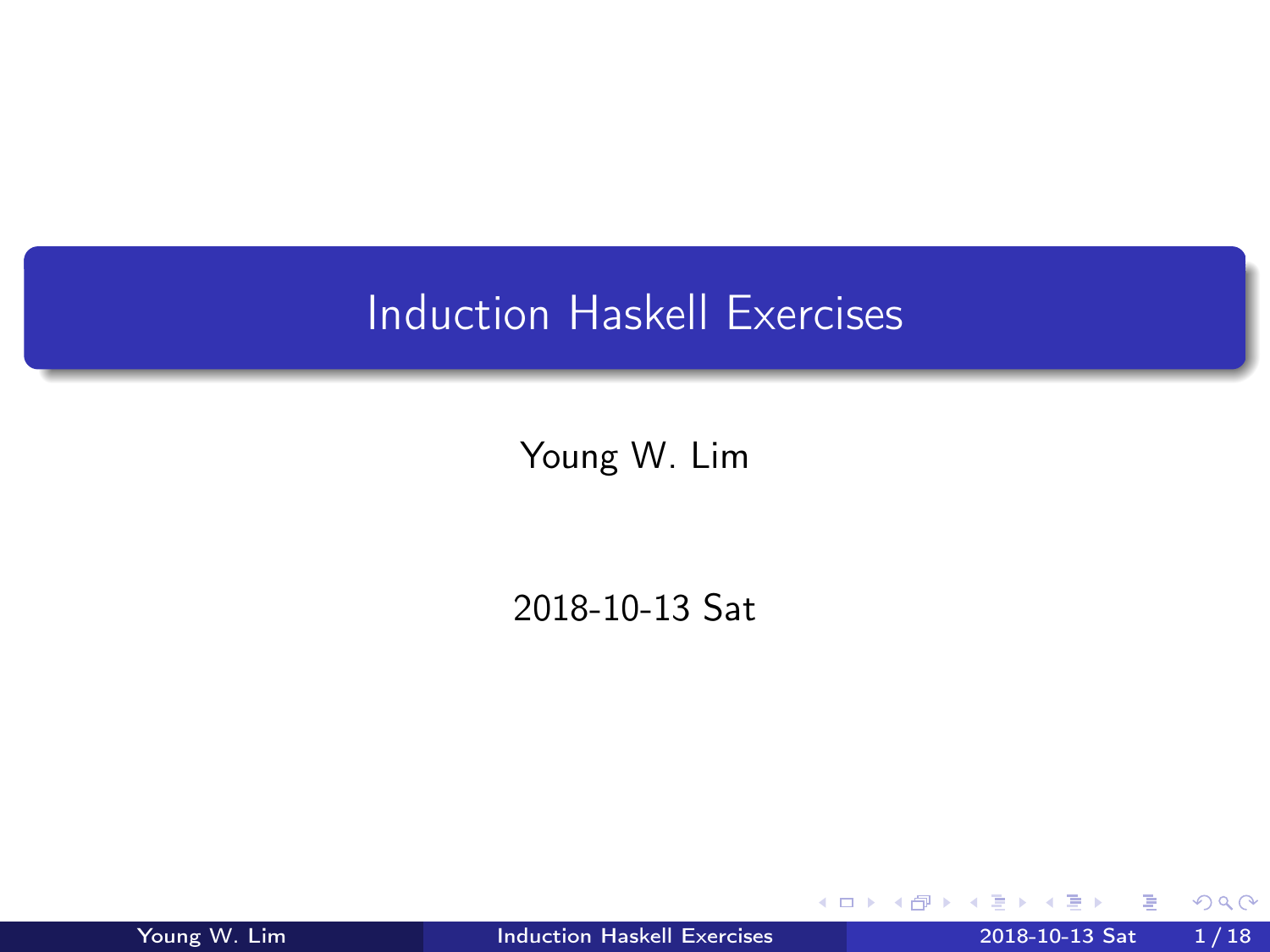



- [Using REL.hs](#page-3-0)
- [Various Sums of Integers](#page-4-0)
- [Recursion over Integer Numbers](#page-14-0)

€⊡

 $QQ$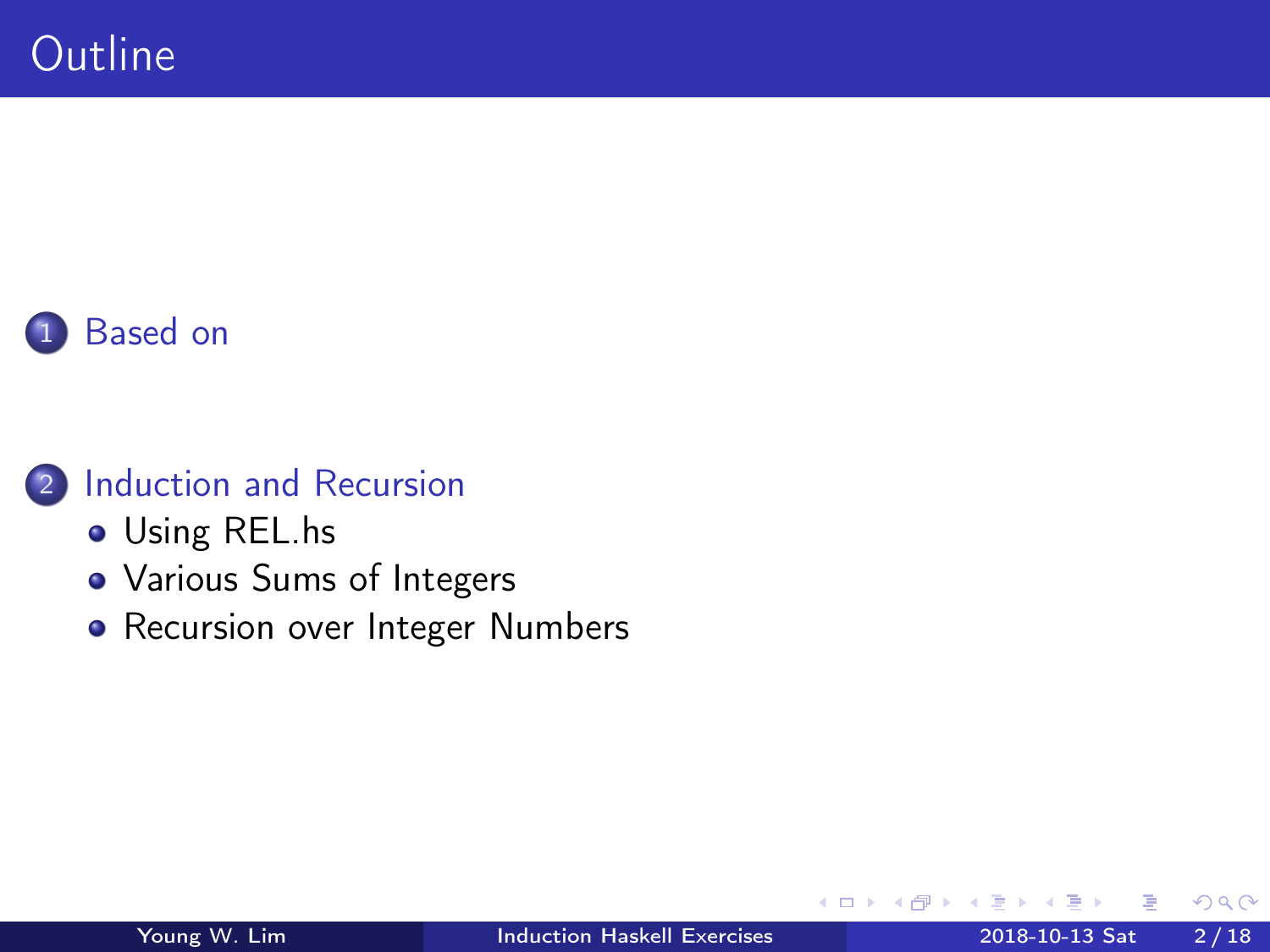#### <span id="page-2-0"></span>"The Haskell Road to Logic, Maths, and Programming", K. Doets and J. V. Eijck

I, the copyright holder of this work, hereby publish it under the following licenses: GNU head Permission is granted to copy, distribute and/or modify this document under the terms of the GNU Free Documentation License, Version 1.2 or any later version published by the Free Software Foundation; with no Invariant Sections, no Front-Cover Texts, and no Back-Cover Texts. A copy of the license is included in the section entitled GNU Free Documentation License.

CC BY SA This file is licensed under the Creative Commons Attribution ShareAlike 3.0 Unported License. In short: you are free to share and make derivative works of the file under the conditions that you appropriately attribute it, and that you distribute it only under a license compatible with this one.

(□ ) (何 ) (□ ) (□

 $200$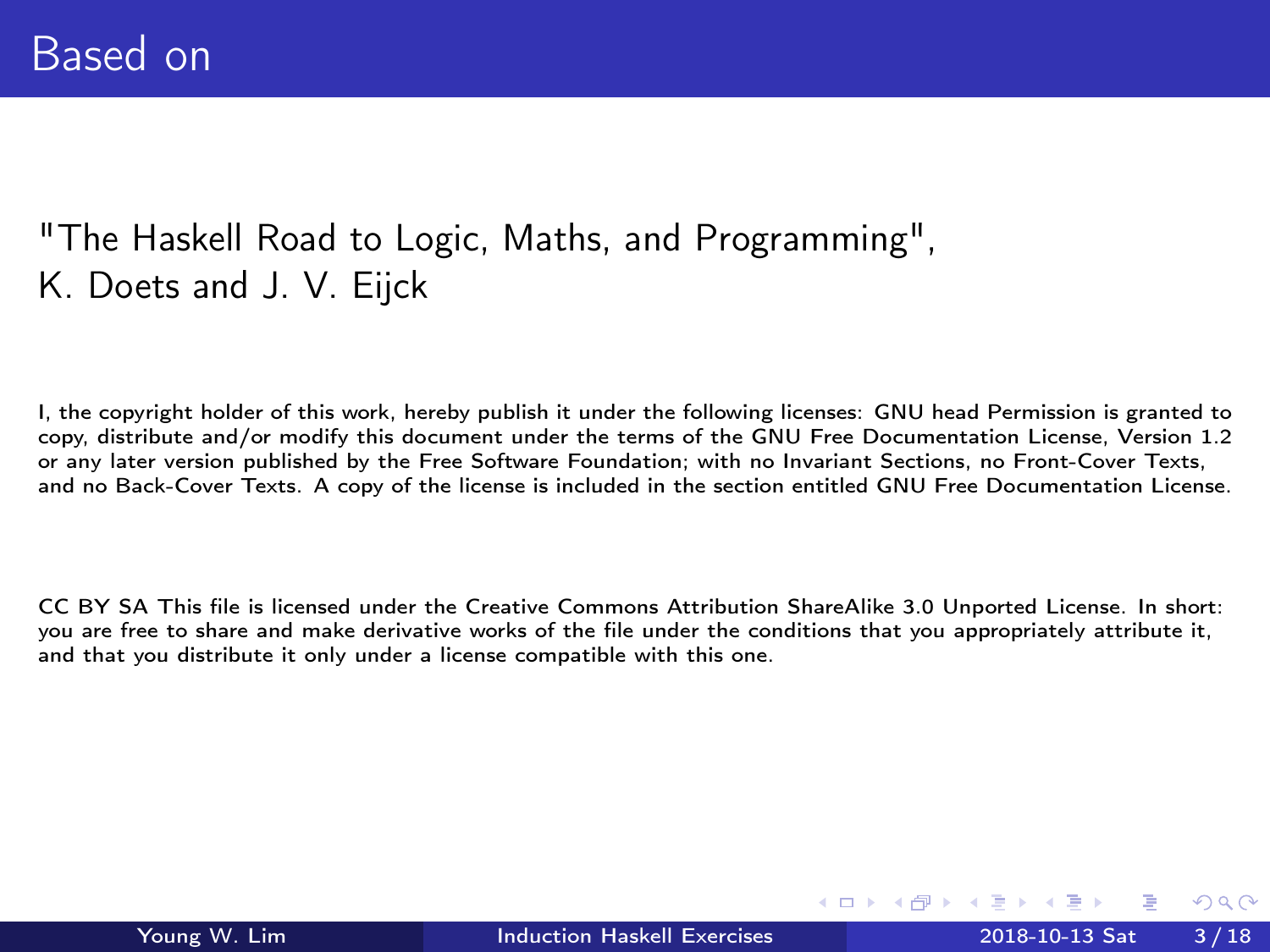#### :load REL

<span id="page-3-0"></span>module IAR

where

import List import STA: (display)

```
- changes made
add :: [Natural] -> Natural
add = foldr plus Z
mlt :: [Natural] -> Natural
mlt = foldr \text{ mult } (S Z)rev :: [a] \rightarrow [a]
rev = foldl (\x \times x \rightarrow x:xs) []
rev' :: \text{al} \rightarrow \text{al}rev' = foldr (\xrightarrow x s \rightarrow xs ++ [x]) []
```
K ロ ▶ K 個 ▶ K 로 ▶ K 로 ▶ - 로 - K 9 Q @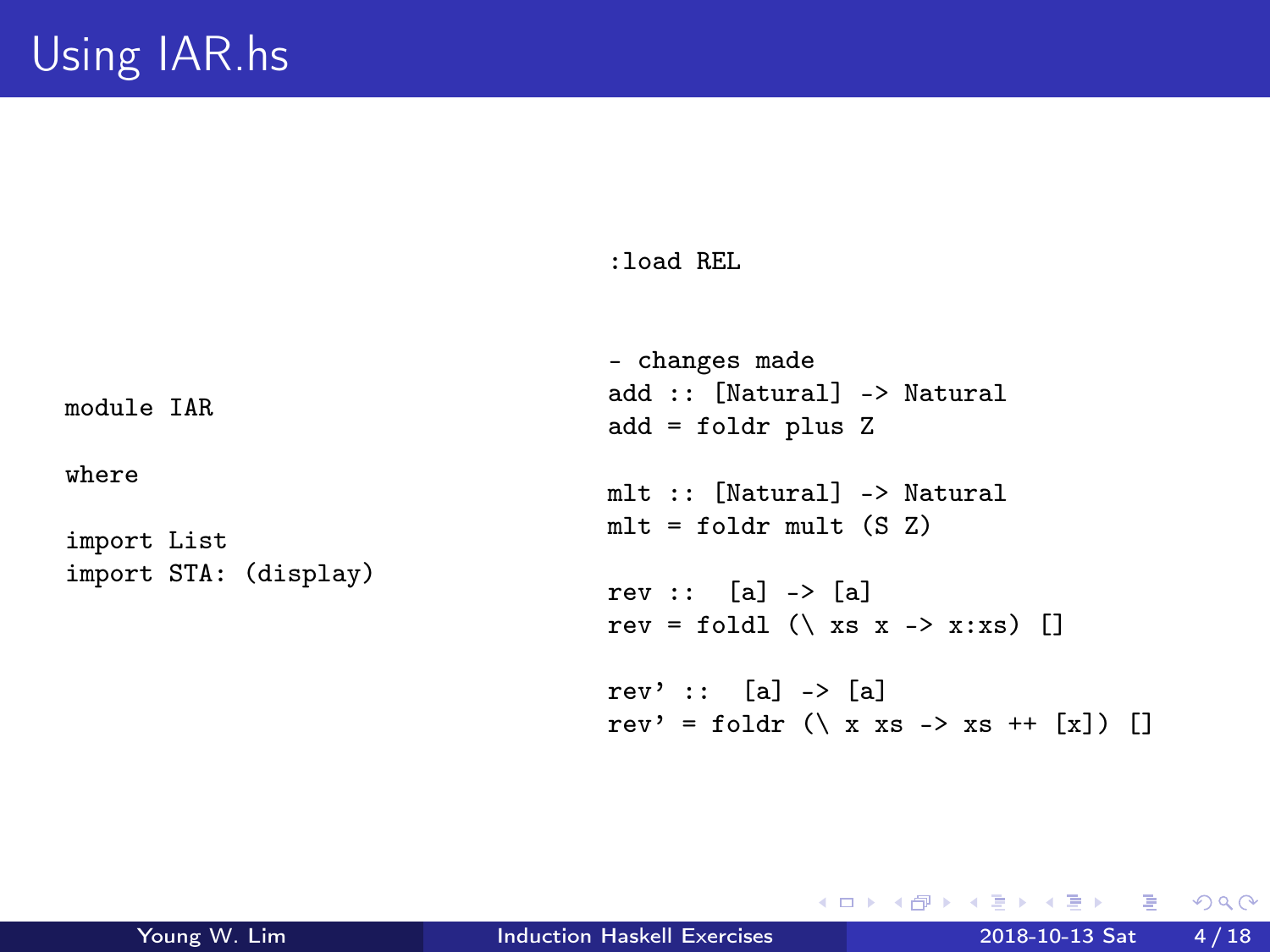# <span id="page-4-0"></span>Sum of Odd Integers

• 
$$
\sum_{k=1}^{n} 2k - 1 = n(n+1) - n = n^2
$$

```
sumOdds' :: Integer -> Integer
  sum0dds' n = sum [ 2*k - 1 | k <- [1..n] ]
```

```
sumOdds :: Integer -> Integer
sum0dds n = n^2
```

```
*Main> [2*k-1 | k <-[1..10]]
[1,3,5,7,9,11,13,15,17,19]*Main> [2*k | k <-[1..10]]
[2,4,6,8,10,12,14,16,18,20]
*Main> sumOdds' 10
100
*Main> sumOdds 10
100
```
 $-990$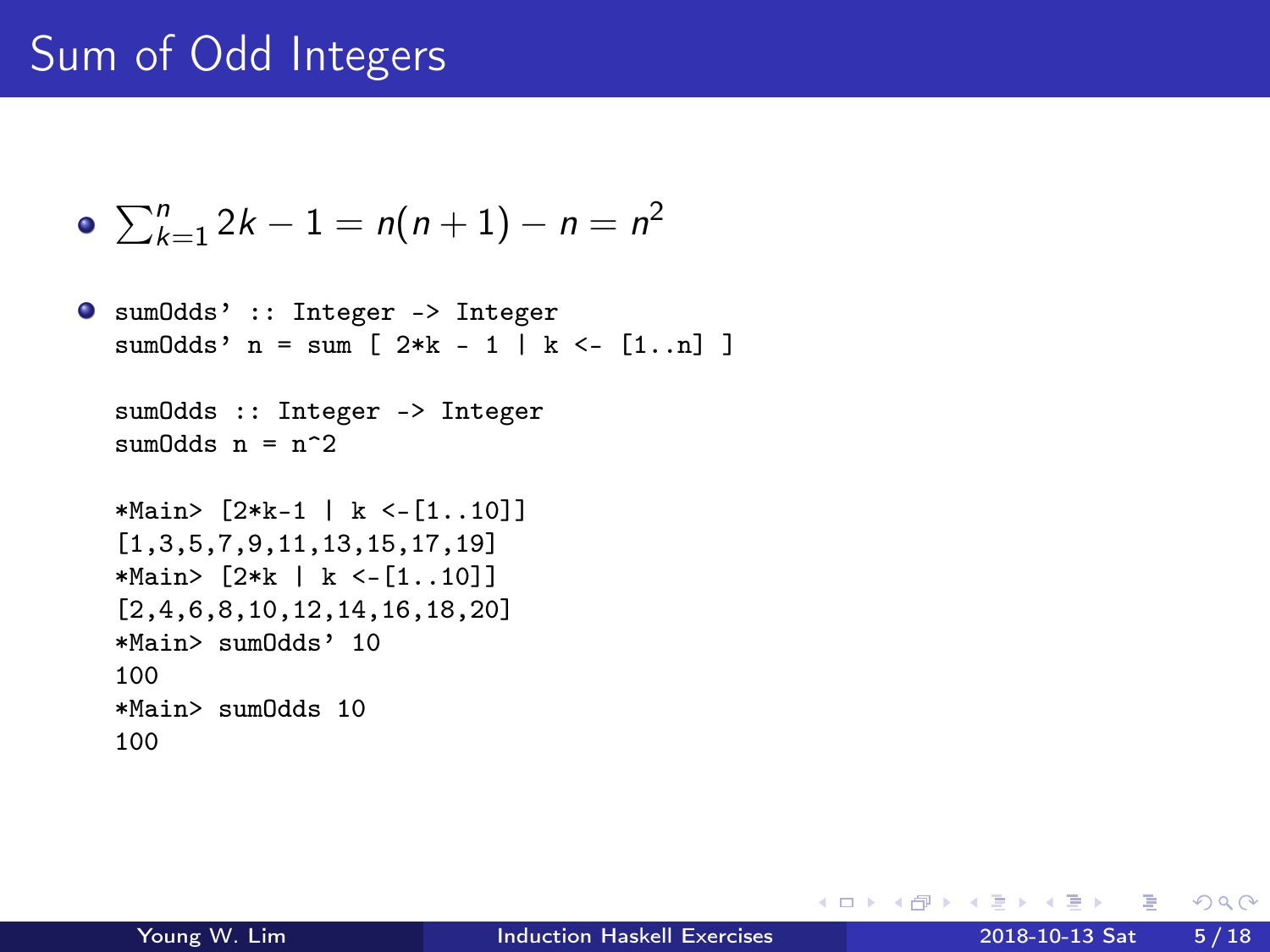# Sum of Even Integers

• 
$$
\sum_{k=1}^{n} 2k = n(n+1) = n^2 + n
$$

```
sumEvens' :: Integer -> Integer
  sumEvens' n = sum \{ 2*k \mid k \le -1, n \}sumEvens :: Integer -> Integer
  sumEvens n = n * (n+1)*Main> [2*k | k <-[1..10]]
  [2,4,6,8,10,12,14,16,18,20]
  *Main> sumEvens' 10
  110
  *Main> sumEvens 10
  110
```
 $-990$ 

メロト メタト メミト メミト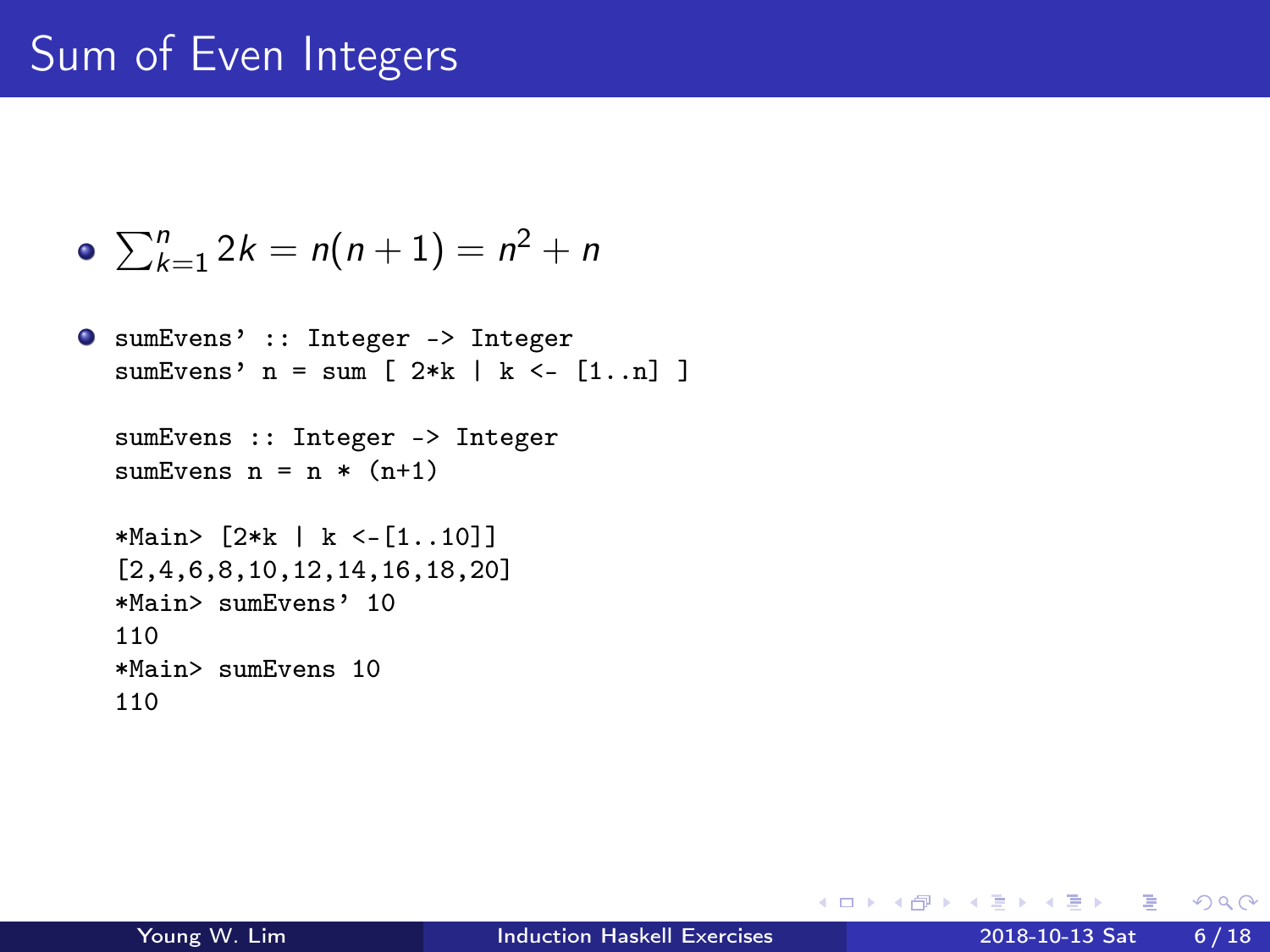# Sum of Integers

$$
\bullet \ \sum_{k=1}^n k = \tfrac{1}{2}n(n+1)
$$

```
sumInts' :: Integer -> Integer
  sumInts' n = sum [1..n]
  sumInts :: Integer -> Integer
  sumInts n = n * (n+1) / 2*Main> [1..10]
  [1,2,3,4,5,6,7,8,9,10]
  *Main> sumInts' 10
  55
  *Main> sumInts 10
  55
```
K ロ ▶ K 個 ▶ K 로 ▶ K 로 ▶ - 로 - K 9 Q @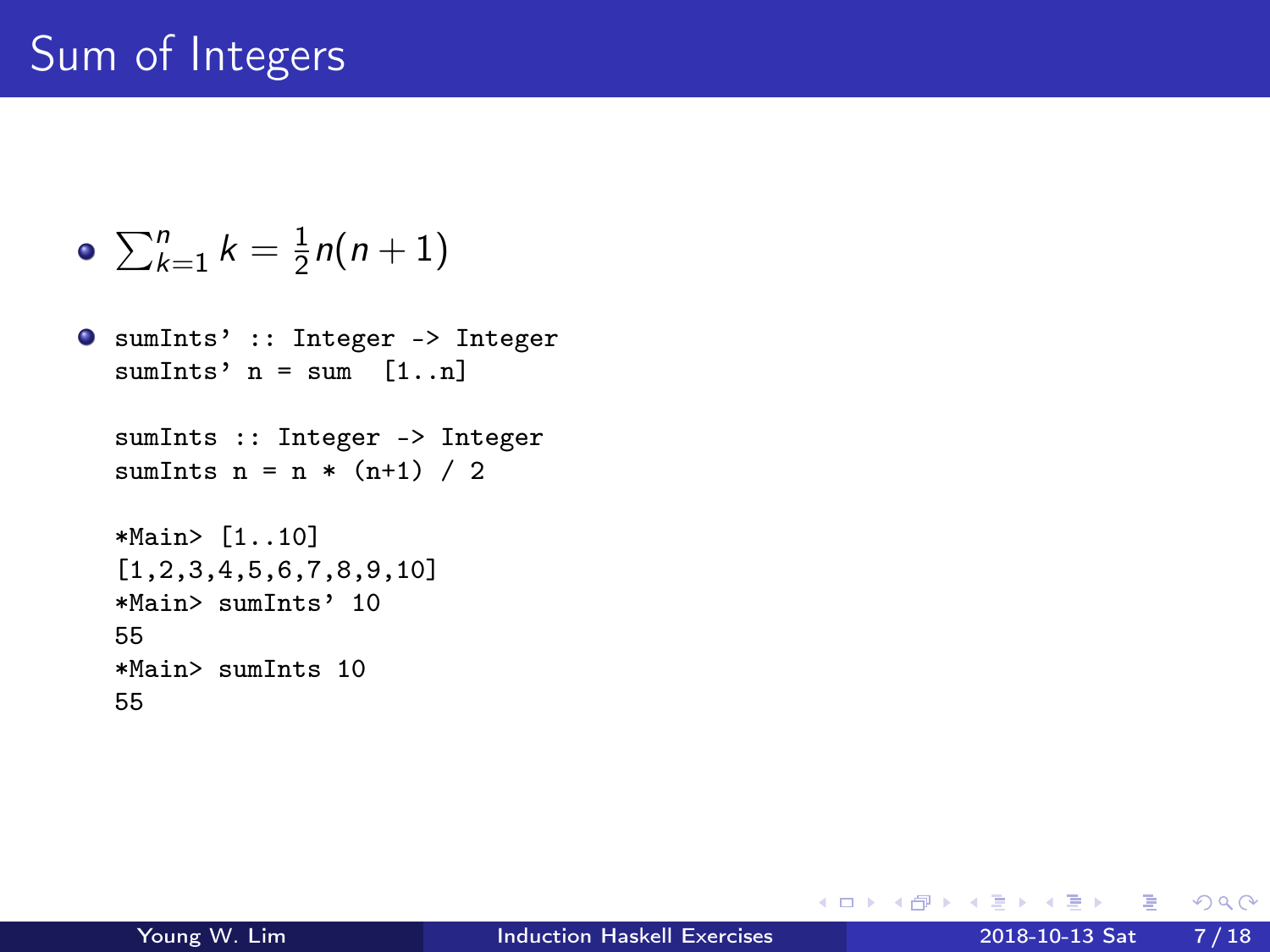# Sum of Squares

• 
$$
\sum_{k=1}^{n} k = \frac{1}{6}n(n+1)(2n+1)
$$

sumSquares' :: Integer -> Integer sumSquares'  $n = sum$  [ k<sup>2</sup> | k <- [1..n] ]

```
sumSquares :: Integer -> Integer
sumSquares n = (n*(n+1)*(2*n+1)) 'div' 6
```

```
*Main> [k^2] | k <- [1..10]]
[1,4,9,16,25,36,49,64,81,100]
*Main> sumSquares' 10
385
*Main> sumSquares 10
385
```
 $ORO$ 

**K ロ ト K 何 ト K ヨ ト K ヨ ト**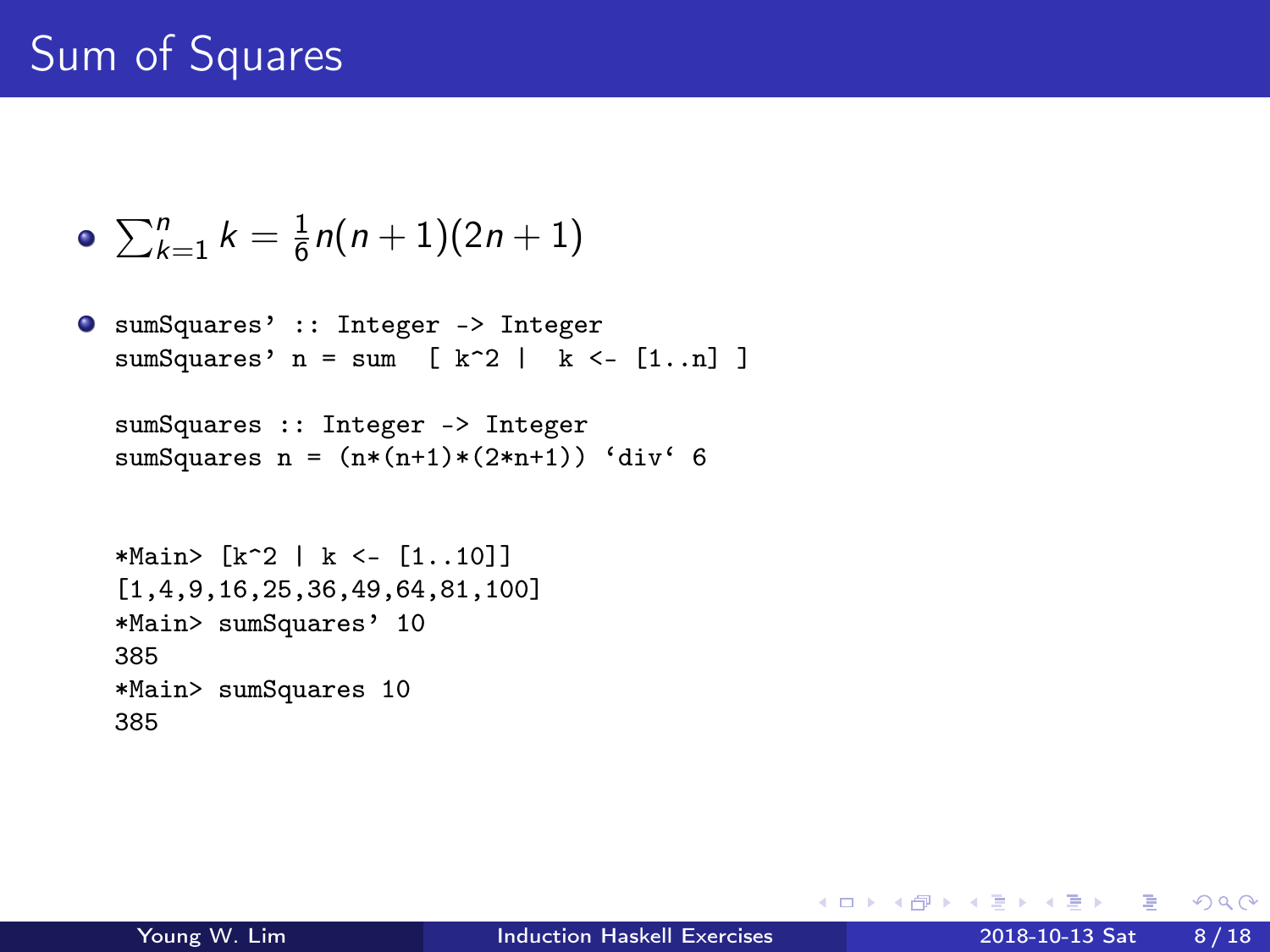# Sum of Cubes

$$
\bullet \ \sum_{k=1}^{n} k = \left\{ \frac{1}{2} n(n+1) \right\}^2
$$

```
sumCubes' :: Integer -> Integer
  sumCubes' n = sum k^3 | k < - [1..n] ]
```

```
sumCubes :: Integer -> Integer
sumCubes n = (n*(n+1) 'div' 2)<sup>-2</sup>
```

```
*Main> [k^3 | k <- [1..10]]
[1,8,27,64,125,216,343,512,729,1000]
*Main> sumCubes' 10
3025
*Main> sumCubes 10
3025
```
K ロ ▶ K 個 ▶ K 로 ▶ K 로 ▶ - 로 - K 9 Q @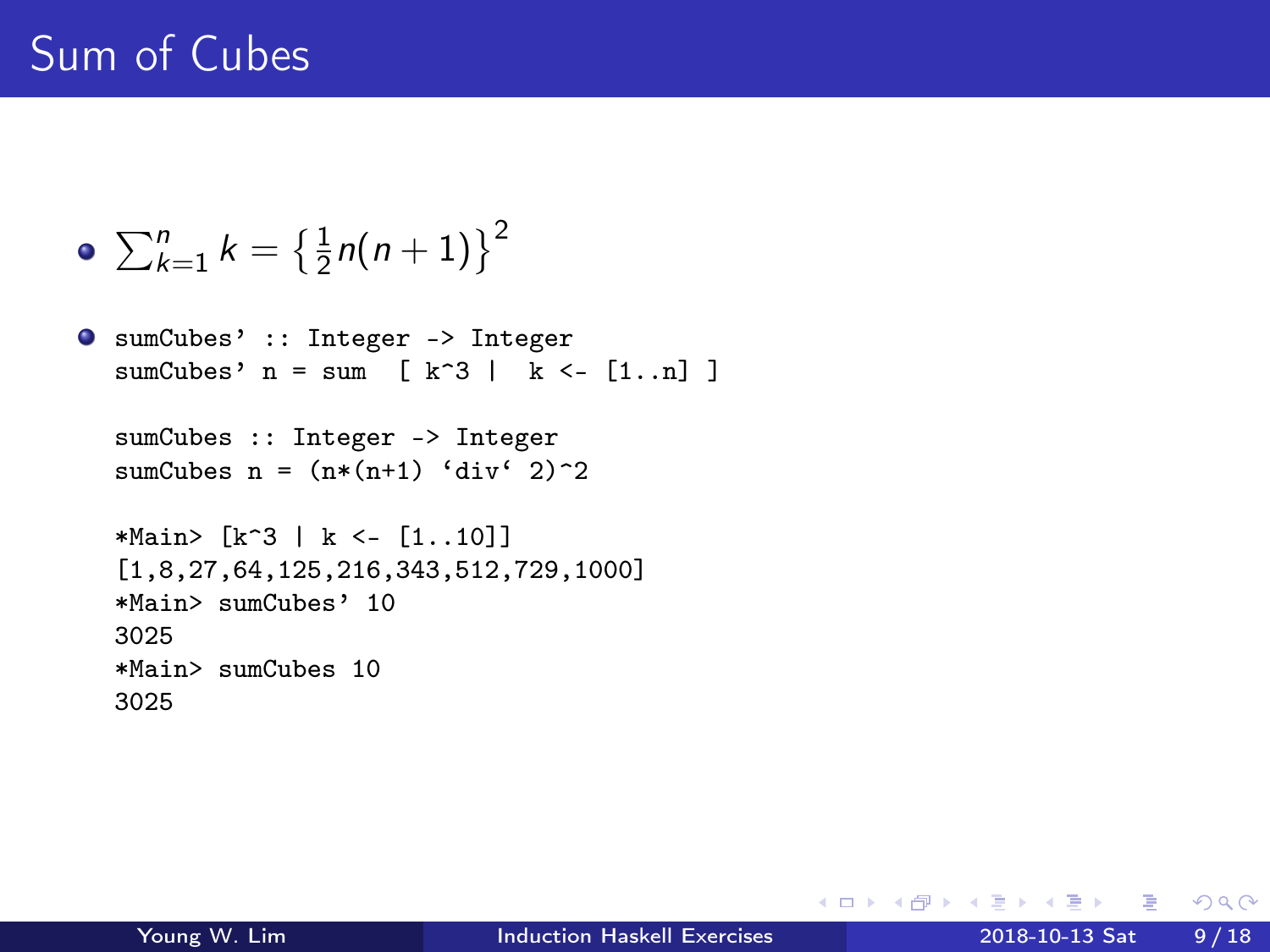#### • Recursion

sum :: [Integer] -> Integer<br>sum  $\begin{bmatrix} 1 & 2 \end{bmatrix}$  = 0  $sum$   $\Box$  $sum (x:xs) = x + sum xs$ 

https://en.wikibooks.org/wiki/Haskell/Lists\_III

造

 $\sqrt{m}$   $\rightarrow$   $\sqrt{m}$   $\rightarrow$   $\sqrt{m}$ 

4 D F

 $QQ$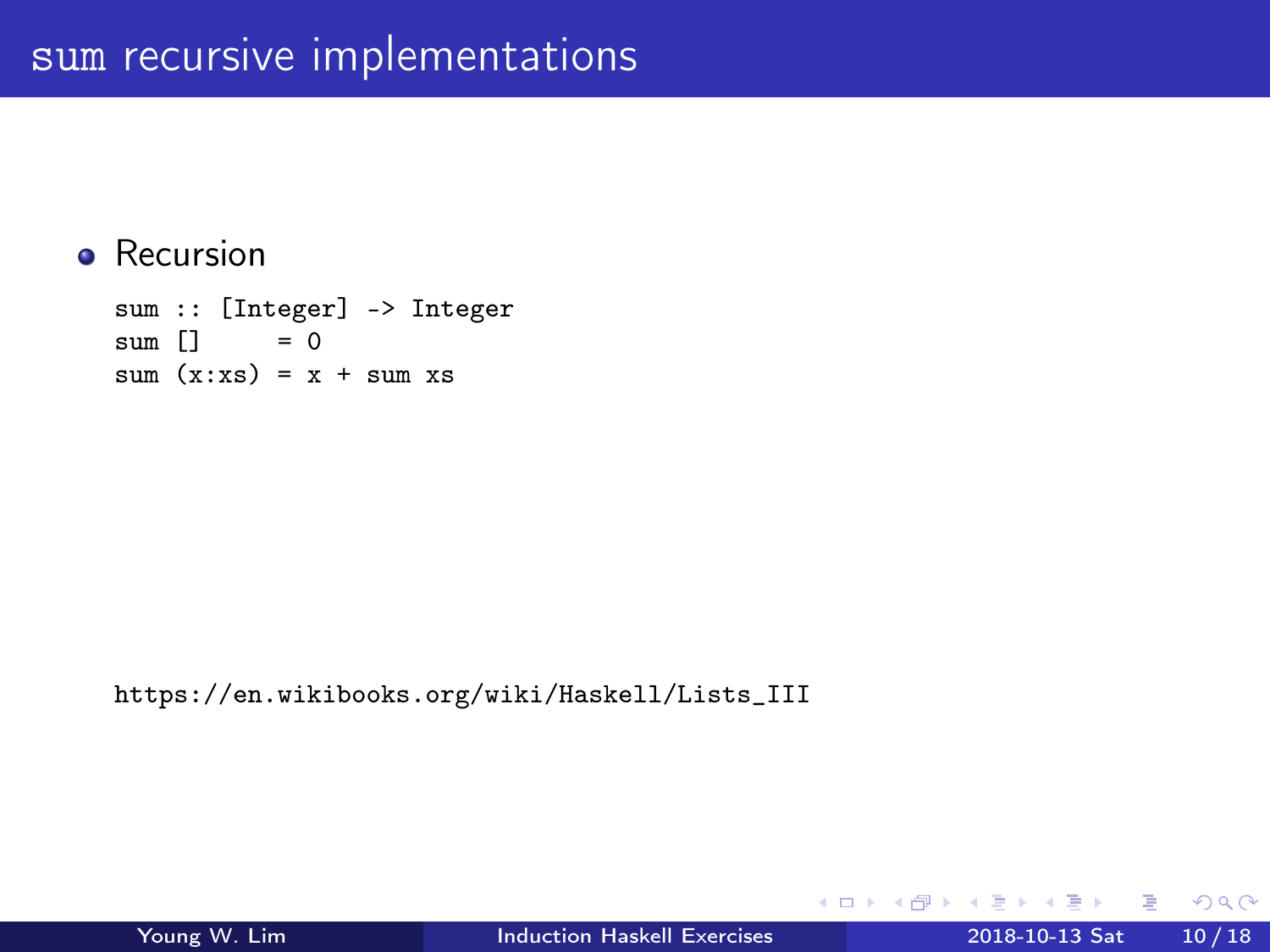```
o Iteration
```

```
import Control.Monad.Trans.State
```

```
accumulate :: Int -> State Int Int
accumulate i = do n <- get
                  put (n+i)
                  return n
```
execState (mapM accumulate [1..10]) 0

重

 $\sqrt{m}$  )  $\sqrt{m}$  )  $\sqrt{m}$  )

4 D F

 $QQ$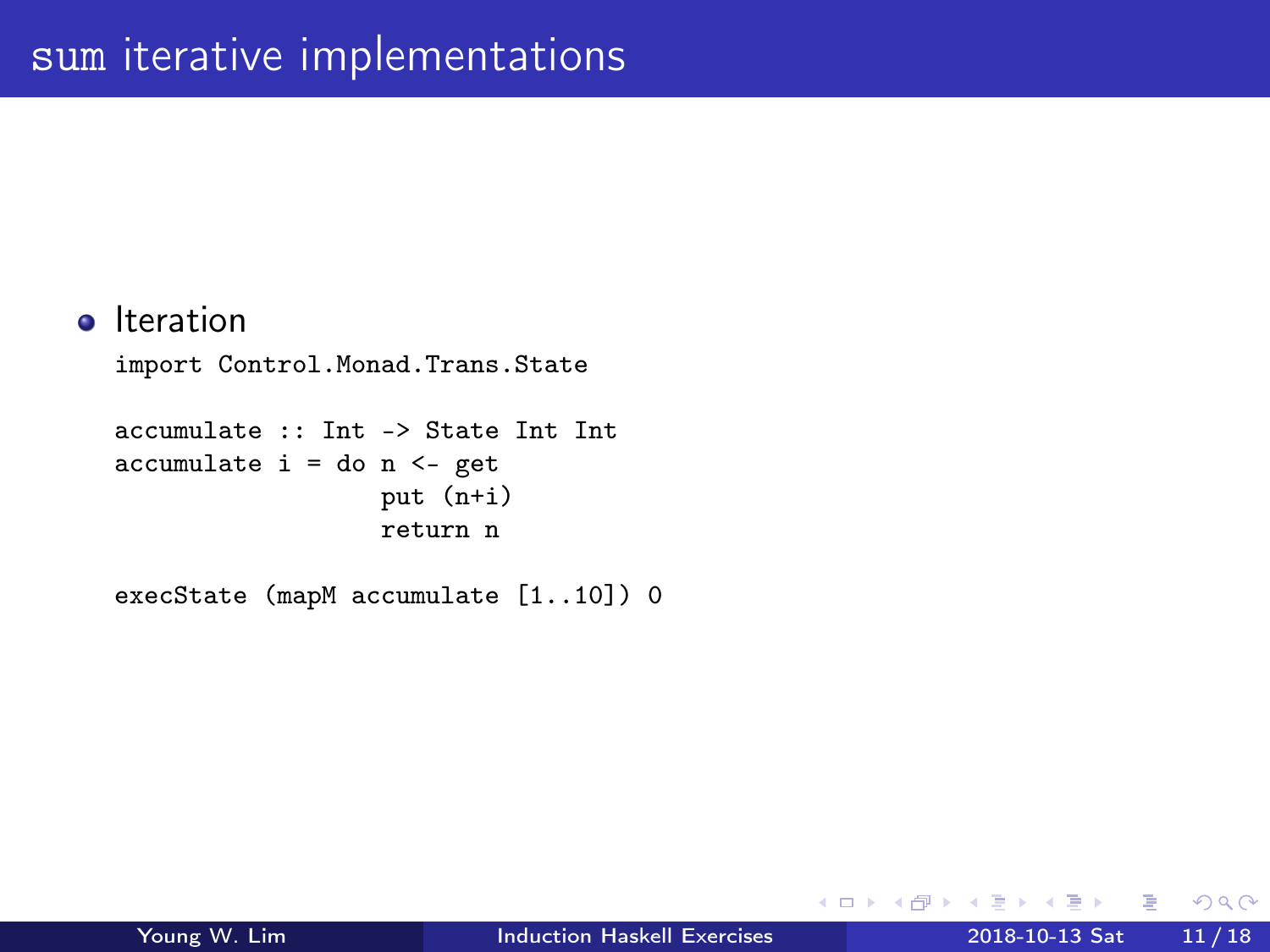```
0 foldr :: (a \rightarrow b \rightarrow b) \rightarrow b \rightarrow [a] \rightarrow bfoldr f acc \begin{bmatrix} 1 \\ 1 \end{bmatrix} = acc
   foldr f acc(x:xs) = f(x) (foldr f acc xs))
```
 $\bullet$  foldr f acc (a:b:c:[]) = f a (f b (f c acc))

https://en.wikibooks.org/wiki/Haskell/Lists\_III

イロト イ押ト イヨト イヨト

 $\equiv$  990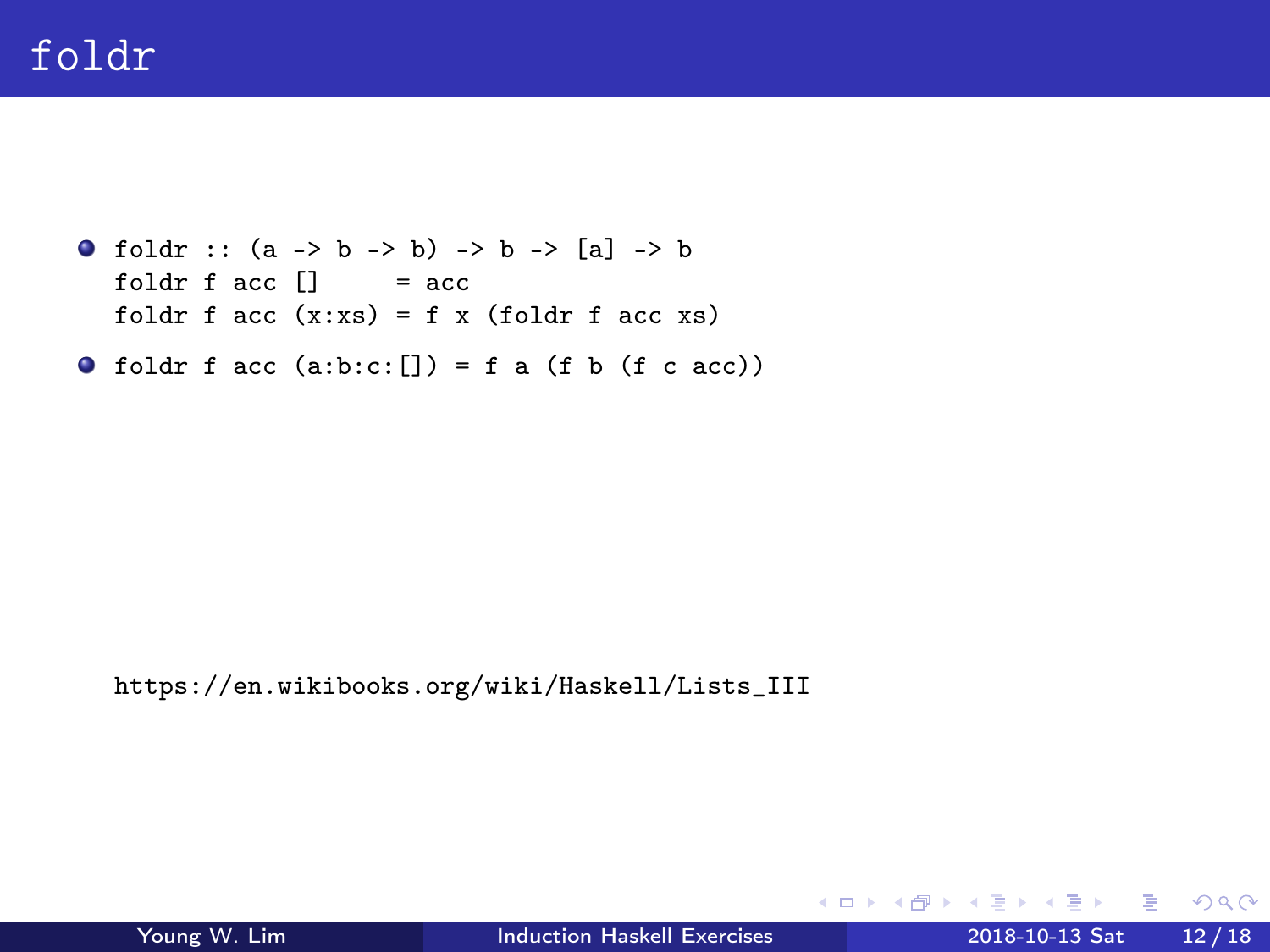```
0 foldl :: (a \rightarrow b \rightarrow a) \rightarrow a \rightarrow [b] \rightarrow afoldl f acc \begin{bmatrix} 1 \\ 1 \end{bmatrix} = \begin{bmatrix} 1 \\ 2 \end{bmatrix}foldl f acc(x:xs) = fold1 f (facc x) xs
```
• foldl f acc  $(a:b:c; []$  = f (f (f acc a) b) c

https://en.wikibooks.org/wiki/Haskell/Lists\_III

イロト イ押ト イヨト イヨト

 $E = 990$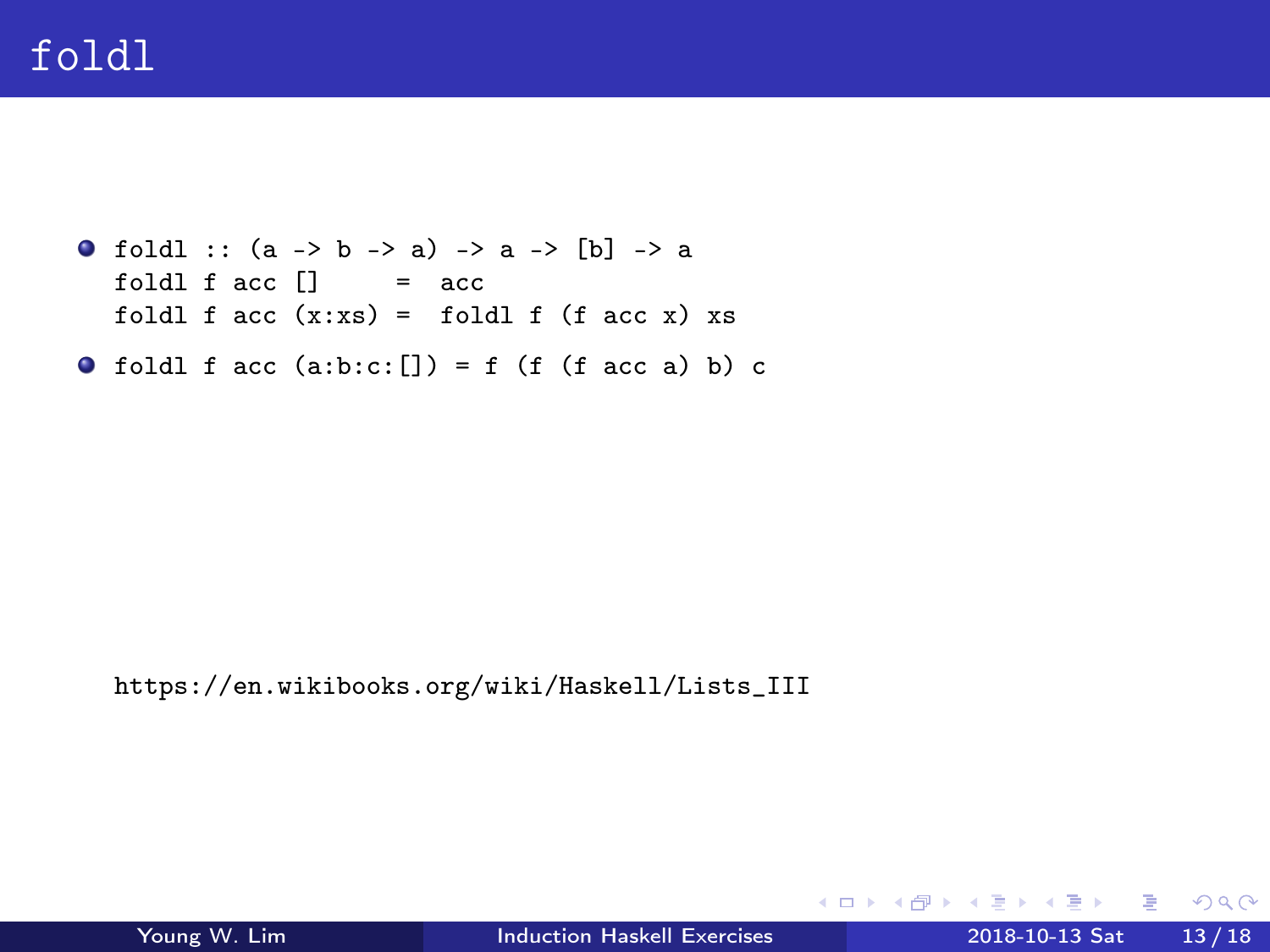#### foldr and foldl

 $\bullet$  foldl (-) 6 [3, 2, 1] == ((6 - 3) - 2) - 1 -- True foldr  $(-)$  6  $[1, 2, 3] == 1 - (2 - (3 - 6)) -- True$  $\bullet$  GHCi > foldl (-) 6 [3, 2, 1] == 6 - 3 - 2 - 1 True

 $GHCi > foldr$  (-) 6  $[1, 2, 3] == 6 - 3 - 2 - 1$ False

https://en.wikibooks.org/wiki/Haskell/Lists\_III

KED KARD KED KED E YORA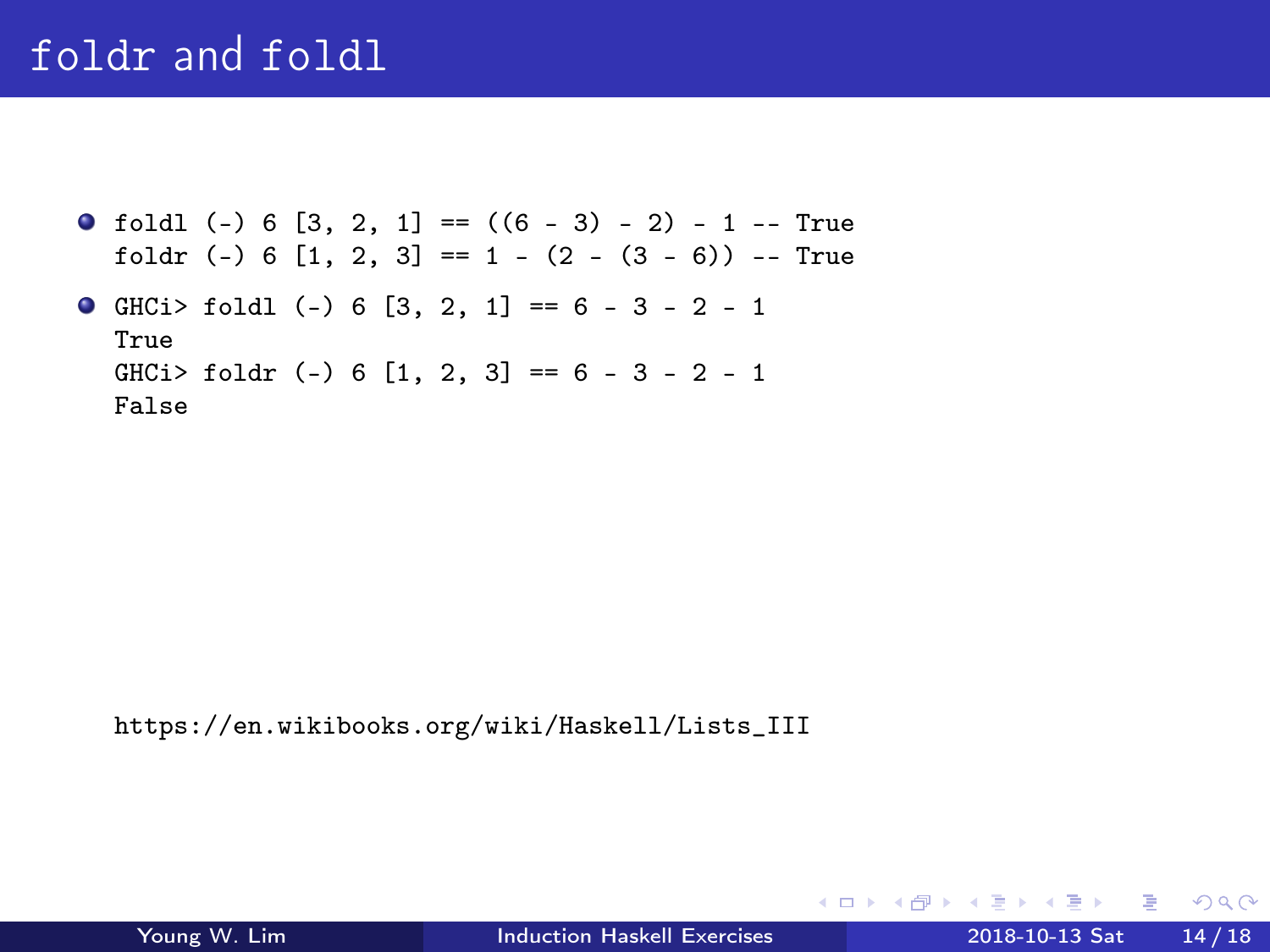#### <span id="page-14-0"></span>Recursive defintion of Integer Numbers

 $\bullet$  data Natural = Z | S Natural deriving (Eq, Show)

```
o using successor S
```
 $*Main > a1 = S(Z)$  $*Main > a2 = S(a1)$  $*Main > a3 = S(a2)$  $*Main > a4 = S(a3)$ \*Main> a1 ..... 1 S Z \*Main> a2 ..... 2 S (S Z) \*Main> a3 ..... 3 S (S (S Z)) \*Main> a4 ..... 4 S (S (S (S Z)))

4 D F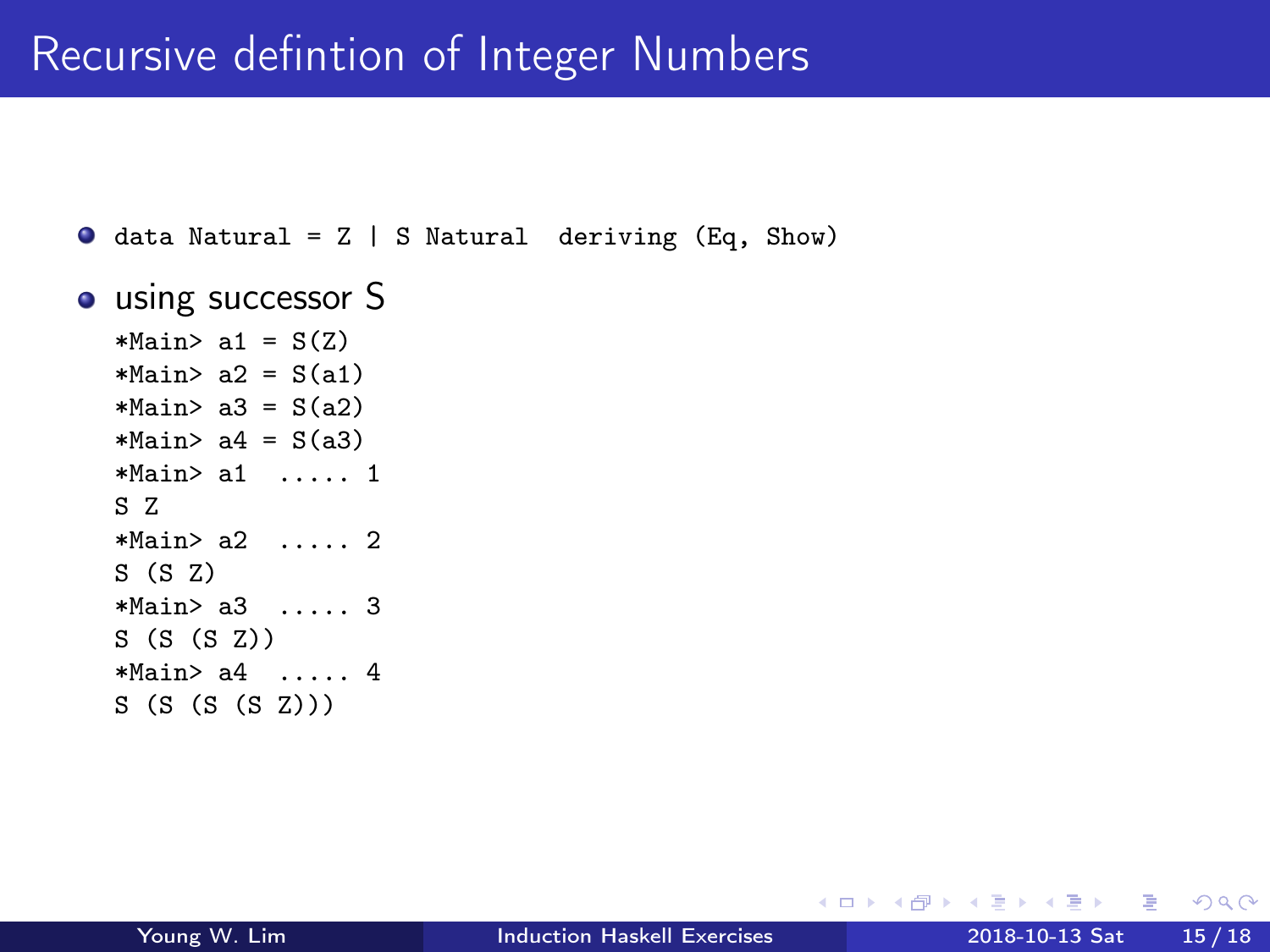#### Recursive defintion of +

$$
\bullet \ \ m+0:=m
$$

• 
$$
m + (n + 1) := (m + n) + 1
$$

```
\bullet plus m Z = m
  plus m (S n) = S (plus m n)
```

```
m 'plus' Z = mm 'plus' (S n) = S (m 'plus' n)
```

```
\bullet plus 2 Z = 2
  plus 2 (S 3) = S (plus 2 3) = 6plus S (S Z) (S (S (S (S Z)))) = S (S (S (S (S (S (S (S (S (S)))))))
```
 $\mathcal{A} \oplus \mathcal{B}$  ,  $\mathcal{A} \oplus \mathcal{B}$  ,  $\mathcal{A} \oplus \mathcal{B}$ 

4 **E** F

 $E = 990$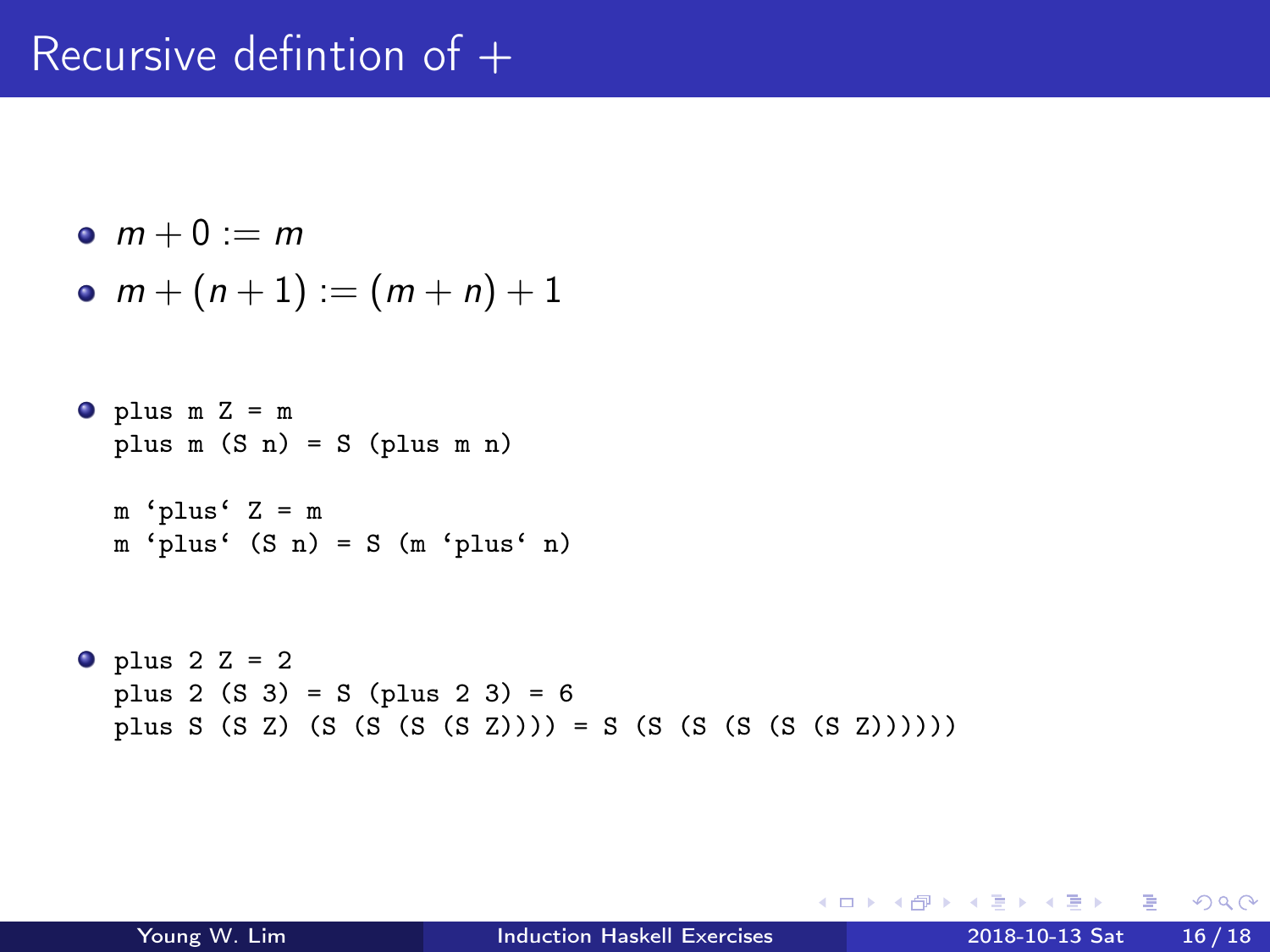### Recursive defintion of \*

$$
\bullet \ \ m \cdot 0 := 0
$$

$$
\bullet \, m \cdot (n+1) := (m \cdot n) + m
$$

```
\bullet mult m Z = Z
  mult m(S n) = plus (mult m n) m
```

```
m 'mult' Z = Z
m 'mult' (S n) = (m 'mult' n) 'plus' m
```

```
\bullet mult 2 (S 3) = plus (mult 2 3) 2 = 8
  mult S (S Z) (S (S (S (S Z)))) = S (S (S (S (S (S (S (S Z)))))))
```
4 D F